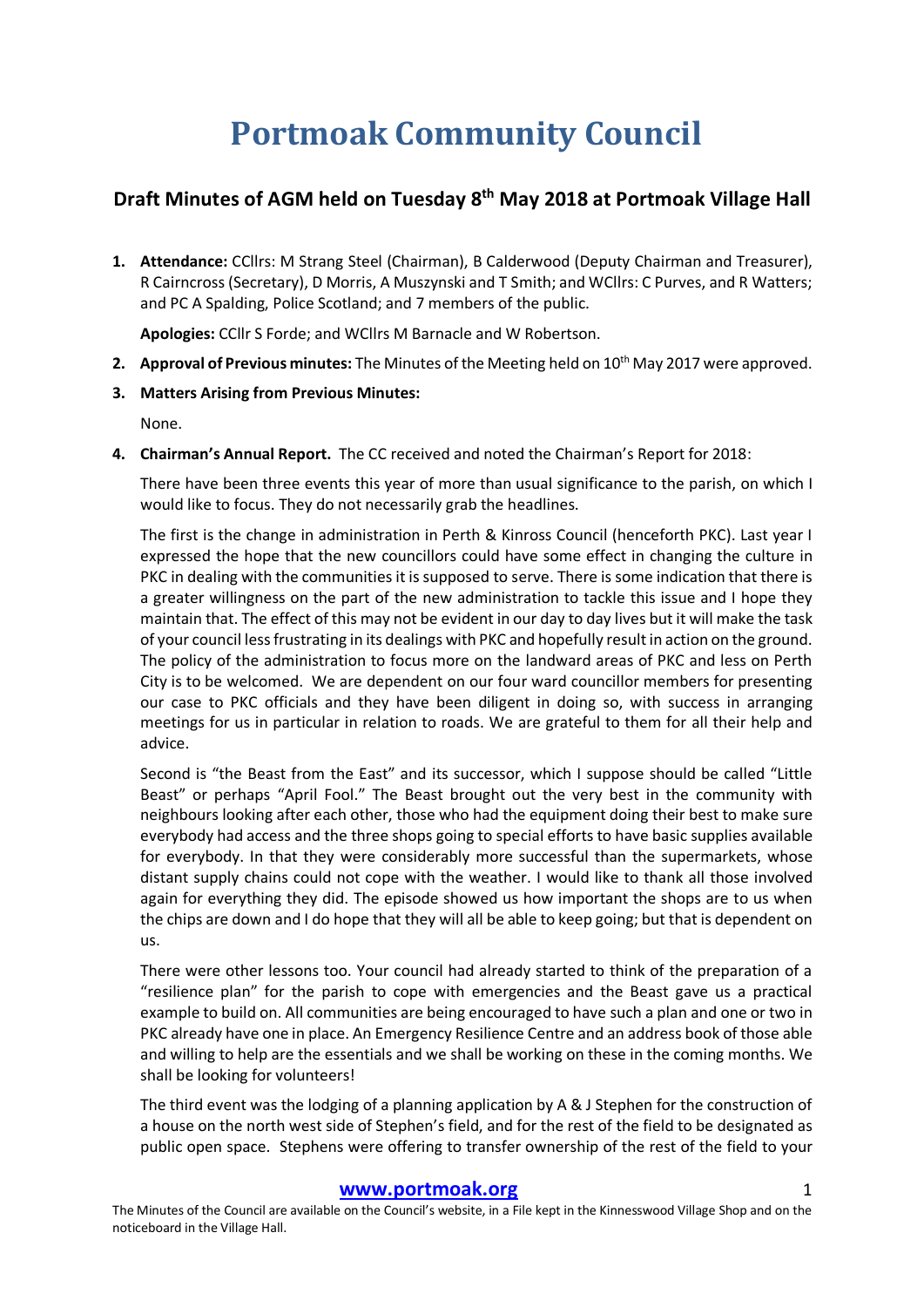council if they received permission for the house. Your council decided that it did not need to hold a ballot of the whole community to ascertain its view of this proposition as the sixty five objections lodged to the building of the house were a sufficient indication of the community's view, and they should therefore lodge their own objection. Perth and Kinross Council subsequently refused the application. What will happen next we shall have to wait and see, but it is the policy of your council to see the field transferred into community ownership.

The Stephen's application was one of the 26 we had to consider in the year. Another was the application for gas turbines on the Westfield site referred to below. This is a significant reduction on the 40 we had to consider in 2016/7 and is perhaps a reflection of the real state of consumer confidence. The fact that no buyer has emerged for the building site on the south side of Scotlandwell also says something about demand for housing. We objected to four of these applications, including Stephen's and the Westfield applications. We anticipate a further application from the owner of the Lomond Inn, where development has not yet started.

I referred last year to the in principle application for a development covering the whole of the Westfield site to which both we and PKC objected. The application has now been approved and although there are conditions relating to traffic and other matters of concern to us they are not as robust as we would have liked. So far there has been no full application for any part of the development but there has been an application for ten gas turbines for the generation of electricity on the part of the Westfield site nearest to our boundary. This was not something envisaged in the in principle application and gave rise to a number of objections from Fife. We have lodged one too. A decision on the application has been postponed on several occasions by Fife Council.

It would appear that the proposal for holiday chalets between Burleigh Castle and Loch Leven is not going to proceed, or at least has gone back to the drawing board.

Planning is not just about applications, and we have been active in making representations on the Local Development Plan, which should receive ministerial approval later in the year. It will be the foundation for planning decisions over the next ten years, so it is important to try to have it aligned with local wishes.

One of the effects of the new PKC policy is that there is more money available for roads. The flashing signs on the roads into Kinnesswood and Scotlandwell are one result of this. They are already having a beneficial effect. It is to be hoped that these new funds may also allow improvements, perhaps traffic lights, at the Wester Balgedie junction to be put on the PKC agenda, as lack of funds was the reason given by officials for not taking action. We are also aware that the state of our road surfaces after the Beast is at least as bad as that in the rest of the UK. The roads department is well aware of our concerns but we have to take our turn when other parts of PKC have the same issues. We understand that the resurfacing of the A911 between the golf club and Scotlandwell will take place later this year. We still await the promised action plan for the A911.

The other major roads issue is related to the school. There are two aspects to this. First is the question of cars being parked in such a way that access for school buses and large vehicles which may be needed in the case of an emergency is impeded. The PKC roads officials are looking again at how this problem might be resolved. Secondly there is the question of safe access for pupils on foot. The crossing point on Bruce Road/Bishop Terrace has no legal status and PKC officials are looking at the possibility of warning signs for motorists of children crossing. Of course a zebra crossing is the best answer. The crossing at Buchan Avenue is not ideal and the Headteacher is considering alternatives.

Progress on the acquisition of the car park site at Moss Road, Scotlandwell has been stymied by title problems but a possible solution is being considered.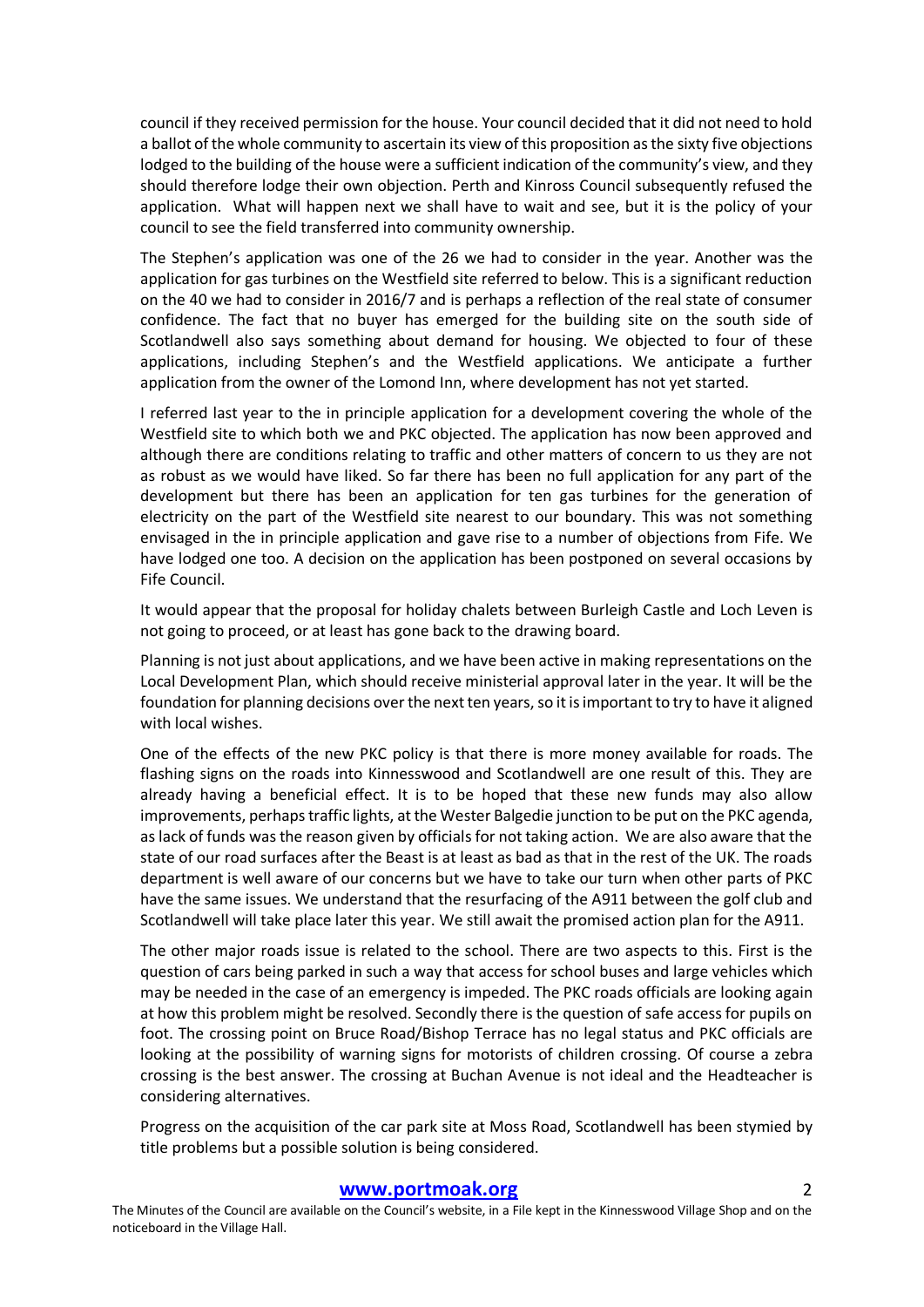From roads to paths. A priority for your council for some time has been the provision of a safe route for pedestrians and particularly schoolchildren linking Scotlandwell with the hall, whence it can link to the path from Kinnesswood. A meeting, not the first, has been held on site with PKC officials and by the end of this year I hope that at least a route will have been decided upon and budgeted for. The paths group has carried out its usual, essential task of keeping clear existing paths and maintaining the Michael Bruce Way. Many thanks to Tom Smith for coordinating this, and to the Woodland Trust who assume responsibility for the part of the MBW on their ground. It should be noted that Loch Leven's Larder have recently obtained planning permission for a new circular path down to the Heritage Trail and back to the Larder.

At last a site has been found for a glass recycling point in Kinnesswood to replace the one lost at the Lomond Inn. So successful has it been that PKC are now looking at providing a further site with possible sites under discussion. From dead bottles to dead people. The possible site for an extension to the graveyard which I mentioned last year is not a possibility and so we are still looking for a suitable site elsewhere. Please let me know of any suggestions.

I am disappointed to report that the follow up I anticipated last year to meetings with the River Leven Trustees and SNH has not occurred. I shall be contacting both again to remind them of our existence and interests.

Finally, broadband. Despite having fibre optic cable running along the A911 right through the parish many of us have a very unsatisfactory service. I understand that Kinnesswood is in the process of being wired up for a proper service but many of us have little prospect of that from BT. Thanks to the initiative of Andrew Mitchell, a resident at Classlochie, there is an alternative to being linked to the fibre optic cable. Broadband can be obtained via either radio or white space TV. This will take a bit of time to roll out, but there have been successful pilots in the area, and there is scope for it to help many parts of Portmoak when relay stations have been set up.

My fellow councillors have put in a power of work this year as we have had a number of extra meetings on particular issues and I thank them for that and for their help and support. I hope they will forgive me if I single out Robin Cairncross again for his crucial work as secretary in coordinating us and keeping the paperwork right. I regret that Alison Robertson has decided to retire at the end of this meeting; she has been full of stimulating ideas and her experience of the ways of councils and the NHS has been valuable. We shall miss the regular bulletins from the metropolis of Stornoway! That leaves a vacancy on the council and if anybody knows someone who would be interested in filling it they should contact the secretary.

Malcolm Strang Steel.

In discussion WCllrs confirmed that any changes to the Kinnesswood settlement boundary which might be included in the forthcoming Local Development Plan were thought unlikely. The CC would be consulted were they to be considered.

**5. Treasurer's Annual Report.** The Treasurer reported that at the year-end 31<sup>st</sup> March 2018 there was: £284.80 in the General Account; and £1,192.48 in the Michael Bruce Way Account giving a total of £1,477.28. In the No3 Holding account there was £1,500.00.

## **6. Approval of Annual Accounts**

The accounts for the year to 31 March 2018 had been subject to independent examination and as such submitted for approval by the Community Council prior to their submission to Perth & Kinross Council. The accounts were duly approved by the CC and the Treasurer instructed to submit them to Perth and Kinross Council and to obtain the funding grant for the year to March 2019.

The full Income and Expenditure of the CC's accounts can be found on the CC website.

### **7. Office Bearers for 2018-19**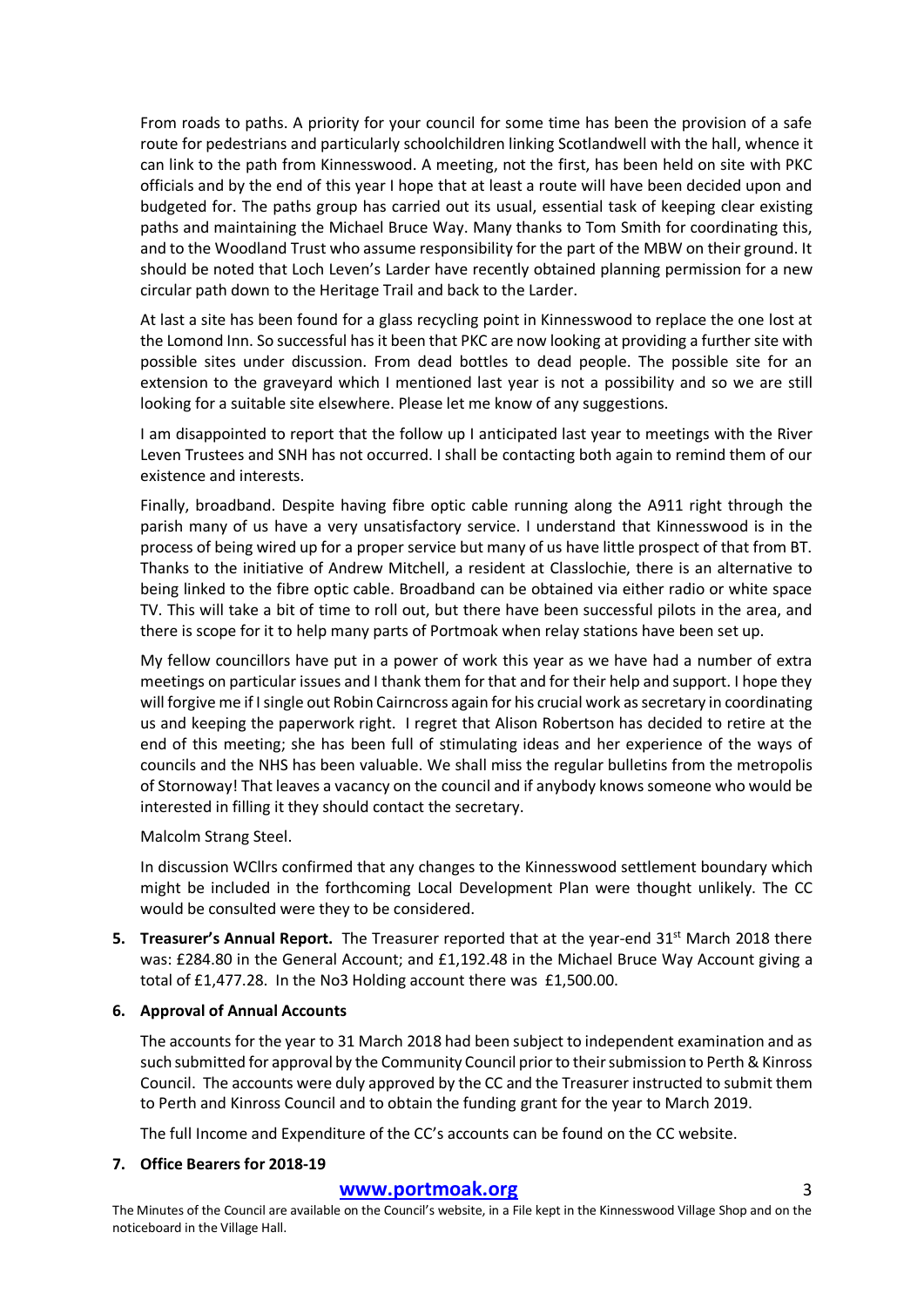The following office bearers were appointed for the year 2018-19: Chairman: CCllr M Strang Steel *Proposed by CCllr D Morris and Seconded by CCllr T Smith.*  Secretary: CCllr R Cairncross *Proposed by CCllr M Strang Steel and Seconded by CCllr A Muszynski.* Treasurer: CCllr B Calderwood *Proposed by CCllr M Strang Steel and Seconded by CCllr T Smith* Deputy Chairman: B Calderwood *Proposed by CCllr M Strang Steel and Seconded by CCllr D Morris.*

- 7. **Calendar or of Meeting Dates.** Meeting dates for the Council through to September 2019 were confirmed.
- **8. Date of next AGM:** 7.30pm on Tuesday 14th May 2019 at Portmoak Village Hall. The Chairman thanked everyone for their attendance.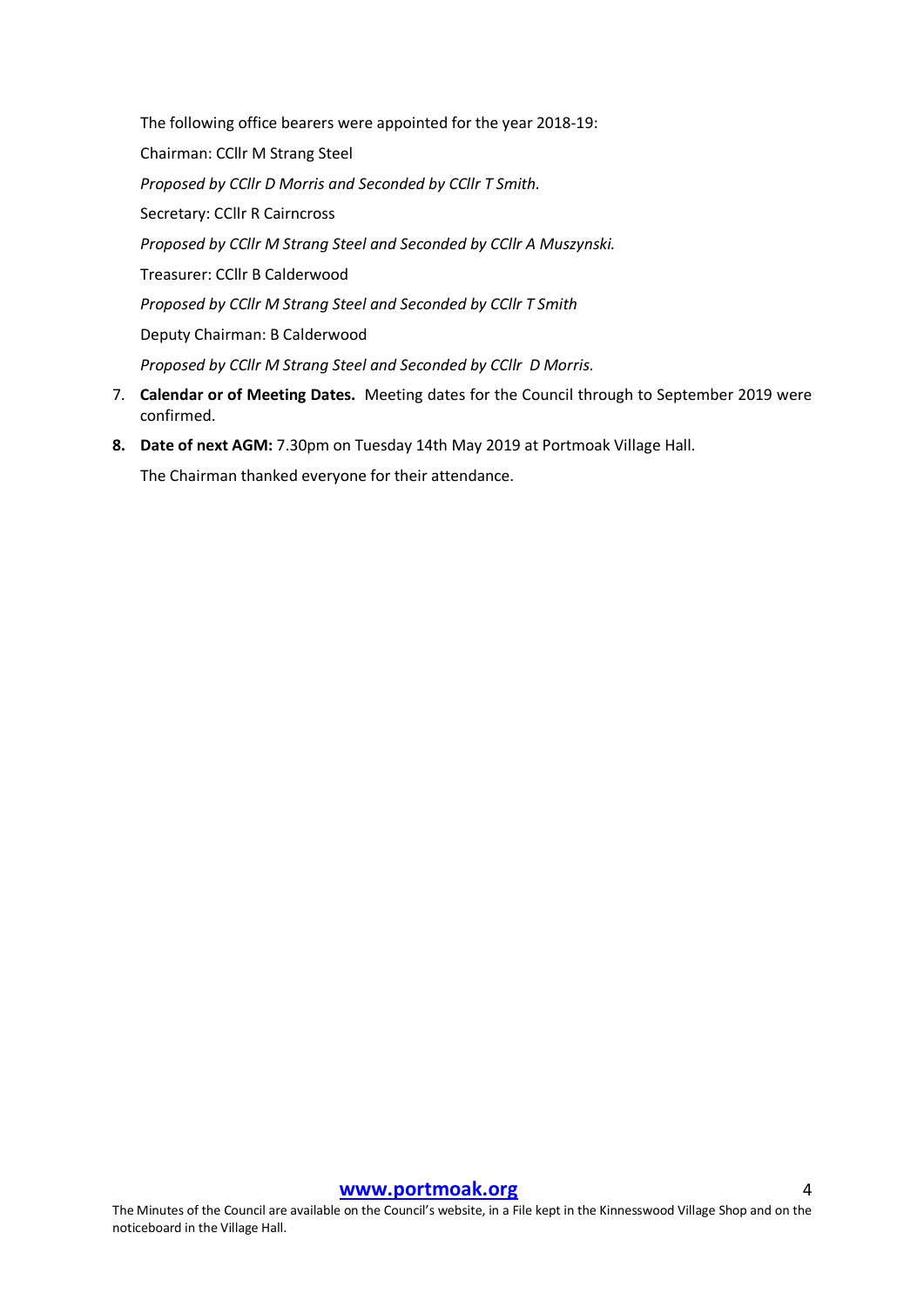# **Portmoak Community Council**

# **Draft Minute of Meeting held on 8th May 2018**

# **at Portmoak Village Hall, Scotlandwell**

**1. Attendance:** CCllrs: M Strang Steel (Chairman), B Calderwood (Deputy Chairman and Treasurer), R Cairncross (Secretary), D Morris, A Muszynski and T Smith; and WCllrs: C Purves, and R Watters; and PC A Spalding, Police Scotland; and 7 members of the public.

**Apologies:** CCllr S Forde; and WCllrs M Barnacle and W Robertson.

The Chairman reported that CCllr Alison Robertson had decided to retire. The CC will miss her stimulating ideas and practical support. The CC would be looking for volunteers to fill the vacancy.

**2. Approval of Previous minutes:** The Minutes of the CC meeting held on 10th April 2018 were approved.

## **3. Matters Arising from Previous Minutes:**

*Item 3 School Access - policy on parking and safe access routes for children.* At a site visit on 16<sup>th</sup> April CClls D Morris and R Cairncross met with Daryl McKeown (PKC Road Safety) to review: progress with arrangements to resolve problems of access to the school for large vehicles including emergency vehicles; and the safe passage for children approaching the school on foot and using the "red strip" crossings. Subject to discussion with the School, a Report would be shared with the CC before submission to PKC's Environment and Infrastructure Committee. WCllr C Purves would monitor progress.

*Item 3 Footpath from Scotlandwell to the Church, Hall and beyond.* At a site visit on 16<sup>th</sup> April CC members met PKC officers representing strategic planning, road safety and path access together with WCllrs M Barnacle, C Purves, W Robertson and R Watters for an initial examination of options for a 24/7 lit path. The CC would now undertake preliminary work on an option appraisal before further discussion with PKC on how to take the work forward.

*Item 3 RSPB Loch Leven: Underpass commissioning arrangements.* Work had now commenced. Traffic light controls were in place.

*Item 5 Resilience - being better prepared for risks. Community Emergency Plan.* On 30th April CC members had had a preliminary and comprehensive discussion with John Handling (PKC Lead on Resilience) and Simon Byford (Chair of the Hall Committee) to explore what would be required to commission and sustain a Portmoak Resilience Plan. There was a wealth of information to assimilate and support available from a number of agencies. A practical plan tailored to local needs would be required. Led by CCllr Andrew Musynski, the CC would build its Resilience Plan over the coming months. The Community would be consulted and involved as the Plan developed. In a preliminary step the CC would shortly apply for funding to SSE to provide a "hook-up" facility at the Hall and other basic material. This would support an emergency generator supply for what may become a "Resilience Hub" for the community.

## **4. Communication Strategy.**

*a. Revised CC website.* Members of the CC had reviewed the new website for the CC and approved its immediate introduction. They expressed their thanks to the Webmaster, Gordon Vance, for undertaking the revision. It was now easier to access both on PC and mobile platforms.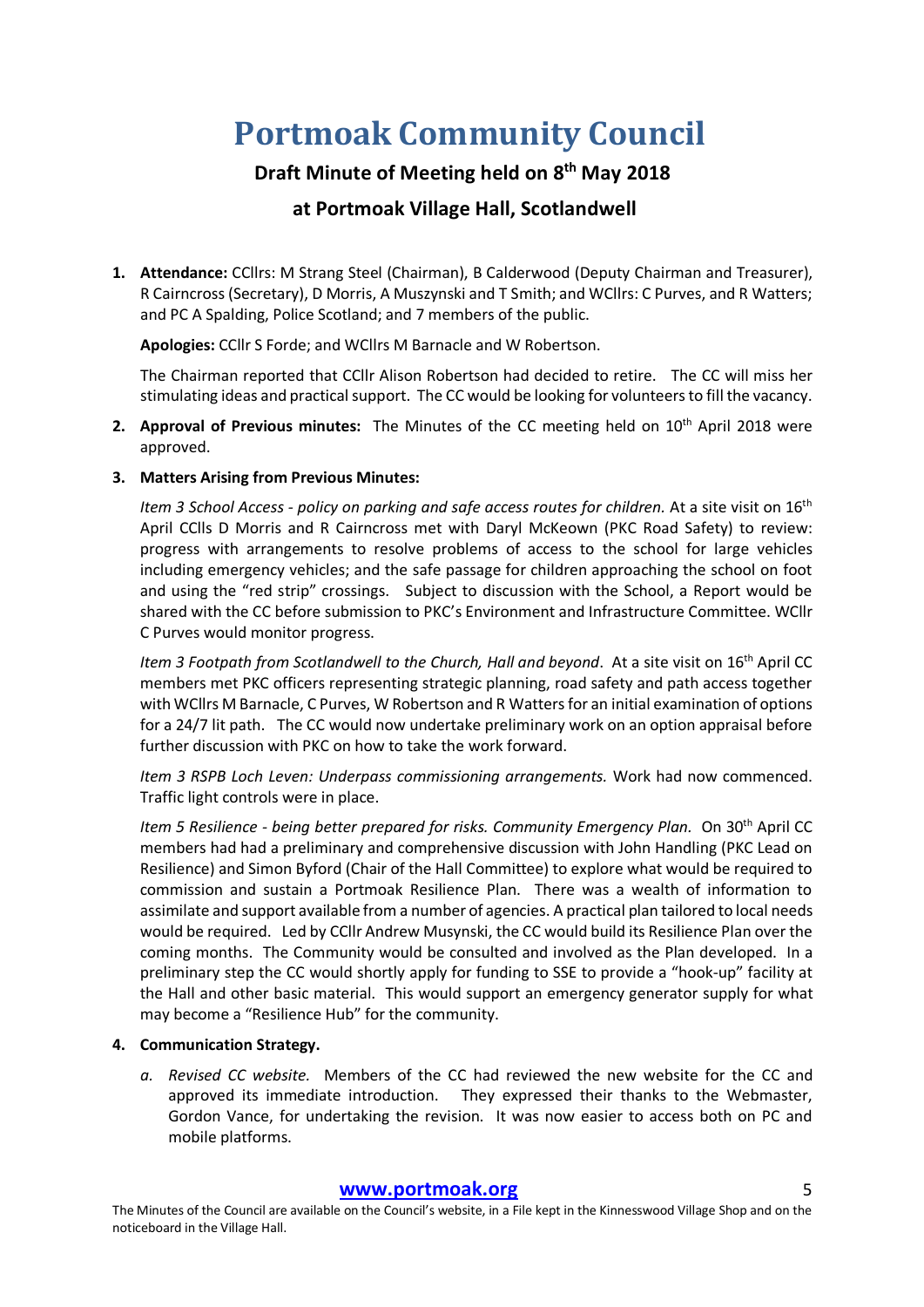- b. *General Data Protection Regulations effective 25th May.* Guidance for Community Councils was expected from PKC shortly and should clarify how records of individuals held by the CC should be dealt with. The CC would review its practice in respect of that Guidance.
- **5. Comfort Scheme.** PKC offers a number of free to use public toilets through partnerships with local service providers such as hotels, pubs and public buildings. This service is known as the Perth and Kinross "Comfort Scheme." These facilities are available for public use at no cost, regardless of whether or not they are a customer. With increasing visitors to the Heritage Trail and to many business across Portmoak providing for tourism there was interest in participating in the scheme. WClls undertook to find out if Portmoak businesses were eligible, what the advantages were and if indeed there were any already part of the Scheme.
- **6. Glass Recycling Kinnesswood.** The CC noted the popularity of the glass recycling facility behind the bus shelter and the request from PKC to consider an additional site either midway up Gamekeepers or at the school car park. A site at the school car park site was judged unsuitable. It could add to concerns about parking and child safety which were already the subject of a review. The Gamekeepers site was thought remote and may not be used. The CC advised that the existing site behind the bus shelter be evaluated to see if an expanded facility could be accommodated there. The CC would advise Kinnesswood in Bloom of their view and would write to PKC accordingly.

## **7. Reports**

- 7.1 **Police:** PC A Spalding was welcomed and reported on two recent local crimes: theft of a rear light cluster form a white Ford Ranger in Scotlandwell; and the theft of a £4,000 trailer from RSPB Loch Leven. He reminded all of us to consider shed security where valuable equipment is often stored. The Police were supporting an "*older drivers' awareness*" event at Loch Leven's Larder on 16<sup>th</sup> May to which all older drivers would be welcome to attend. Speeding remained a matter of concern and further checks can be anticipated. PC Spalding undertook to pursue whether accident records were duly relayed to PKC as such information was taken into account by PKC in setting priorities for road improvements. He would also raise the matter of accident reports being included in the Commander's Bulletin. The Area Commander's Bulletins of  $11^{th}$ ,  $18^{th}$  and  $25^{th}$  April and of  $2^{nd}$  May were noted.
- 7.2 **Treasurer**: The balance at the month ending 30th April was £344.20 in the General Account; and £1,192.48 in the Michael Bruce Way Account giving a total of £1,536.68. The new "Holding Account" No. 3 held £1, 500.00.

## 7.3 **Planning**:

- 1. *New applications:*
- a. *18/00397/FLL East Brackley Lodge, Kinross.* Alterations and extensions to dwellinghouse. No comment.
- b. *18/00526/FLL Benarty, Wester Balgedie, Kinross.* Alterations and extension to dwellinghouse. No comment.
- *2. Progress with Developments:*
- a. *16/03661/CON). Former Lomond Inn:* proposals for part demolition and erection of 5 dwelling houses. A further application was expected shortly.
- b. *17/02227/FLL Levenmouth Scotlandwell: Erection of two houses*. On the 12th April the Chairman had written to Councillor Roz McCall, Convenor of the Planning and Development Management Committee, drawing to her attention that Perth and Kinross Council did not process this application appropriately. The decision to grant consent was